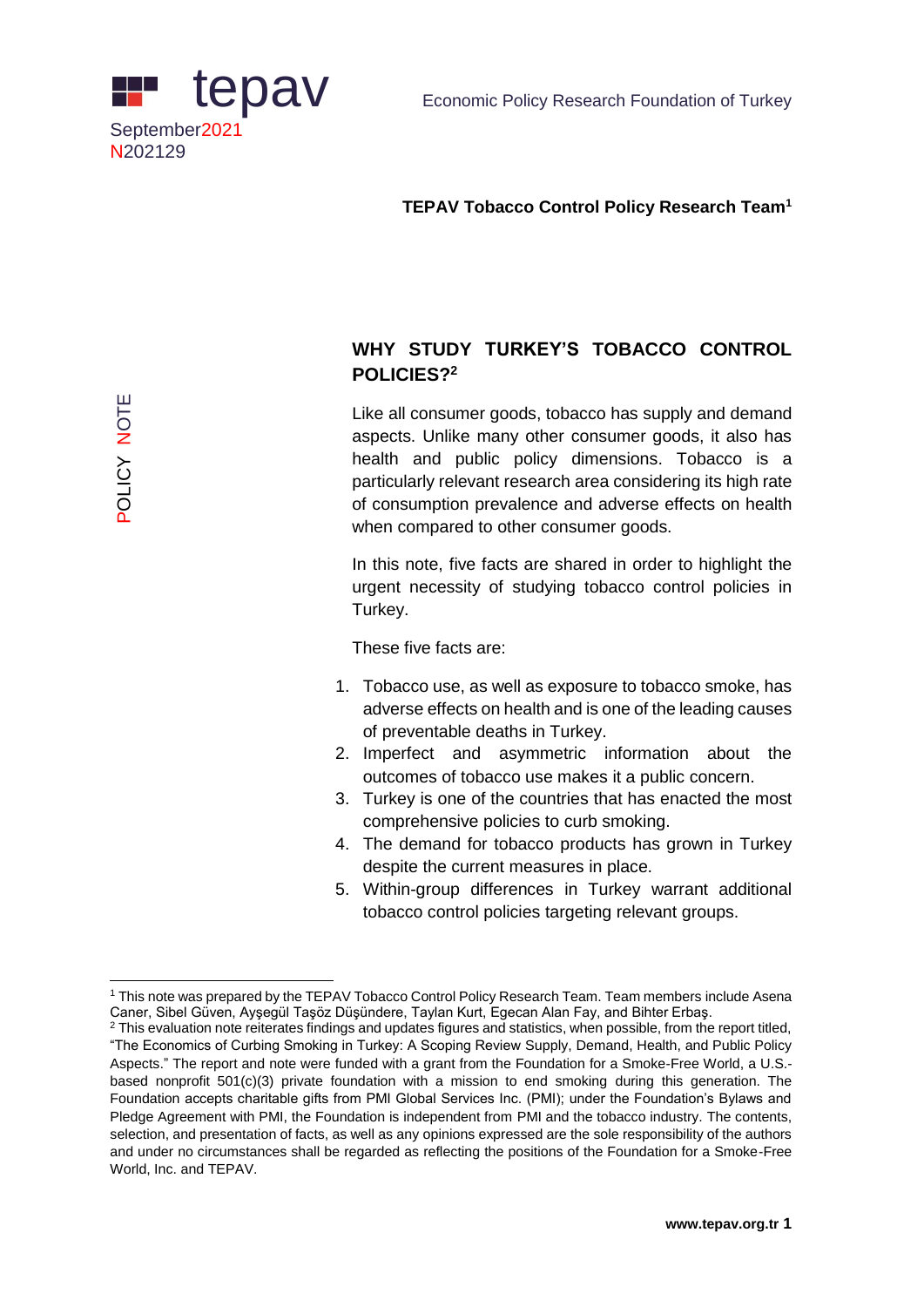### **Fact 1: Tobacco use, as well as exposure to tobacco smoke, has adverse effects on health and is one of the leading causes of preventable deaths in Turkey.**

**2019**

In 2019, nearly 9 million deaths were attributable to tobacco use globally, with 100 thousand deaths occurring in Turkey.<sup>3</sup> In recent decades, tobacco has been estimated to be the second most common risk factor associated with mortality in the world, including Turkey, considering all risk factors. 4

Given all risk factors, outlined as behaviors or conditions that increase the likelihood of adverse health incidents, in 1990-2019, the death of 2.5 million people in Turkey is attributable to tobacco use (see [Figure 1\)](#page-1-0).

As shown in the figure, risk factors are categorized into three groups: environmental /occupational risks, behavioral risks, and metabolic risks.

| $2.7^{\circ}$                      | High systolic blood pressure              |  |  |  |
|------------------------------------|-------------------------------------------|--|--|--|
| 2.5                                | <b>Tobacco</b>                            |  |  |  |
| 1.7 <sub>z</sub>                   | High body-mass index                      |  |  |  |
| 1.5                                | High fasting plasma glucose               |  |  |  |
| 1.3 <sub>1</sub>                   | Dietary risks                             |  |  |  |
| 1.2                                | <b>High LDL cholesterol</b>               |  |  |  |
| 1.2 <sub>1</sub>                   | Air pollution                             |  |  |  |
| 0.9                                | Kidney dysfunction                        |  |  |  |
| 0.8                                | Child and maternal malnutrition           |  |  |  |
| 0.6 <sub>1</sub>                   | Non-optimal temperature                   |  |  |  |
| 0.4                                | <b>Occupational risks</b>                 |  |  |  |
| 0.3                                | Low physical activity                     |  |  |  |
| 0.1                                | Other environmental risks                 |  |  |  |
| 0.1                                | Alcohol use                               |  |  |  |
| 0.1                                | Unsafe water, sanitation, and handwashing |  |  |  |
| 0.1                                | Low bone mineral density                  |  |  |  |
| 0.03                               | Unsafe sex                                |  |  |  |
| 0.02                               | Drug use                                  |  |  |  |
| 0.01                               | Intimate partner violence                 |  |  |  |
| 0.00                               | Childhood sexual abuse and bullying       |  |  |  |
| ■ Environmental/occupational risks | ■ Behavioral risks<br>■ Metabolic risks   |  |  |  |

<span id="page-1-0"></span>**Figure 1 - Which risk factors cause most of the deaths in Turkey?, million deaths, estimates, cumulative 1990-**

**Source:** Institute for Health Metrics and Evaluation (IHME), 'Global Burden of Disease Study 2019 (GBD 2019) Results', TEPAV calculations

Tobacco use has a much more severe impact compared to other behavioral risks, such as dietary risks, low physical activity, alcohol use, or drug use (se[e Figure 1\)](#page-1-0).<sup>5</sup>

In addition to the direct health effects of tobacco use, there is the indirect health effect from being exposed to tobacco smoke. As a matter of fact, over 1.3 million deaths across the globe and 15 thousand deaths in Turkey were attributable to second-hand smoking in 2019. Accordingly, in 2019, it was estimated that 15 percent of all deaths in Turkey were the result of either first-hand or second-hand smoking.<sup>6</sup>

Governments on average bear roughly 61 percent of total health spending in the world.<sup>7</sup> In addition to the adverse health impacts of tobacco use, the economic burden is especially onerous in countries like Turkey, where the public sector bears 79 percent of health care costs. 8

 3 Institute for Health Metrics and Evaluation (IHME), 'Global Burden of Disease Study 2019 (GBD 2019) Results', TEPAV calculations

<sup>4</sup> Ibid.

<sup>5</sup> Ibid.

<sup>&</sup>lt;sup>6</sup> Ibid.

<sup>7</sup> Institute for Health Metrics and Evaluation (IHME), 'Financing Global Health Visualization', TEPAV calculations <sup>8</sup> Ibid.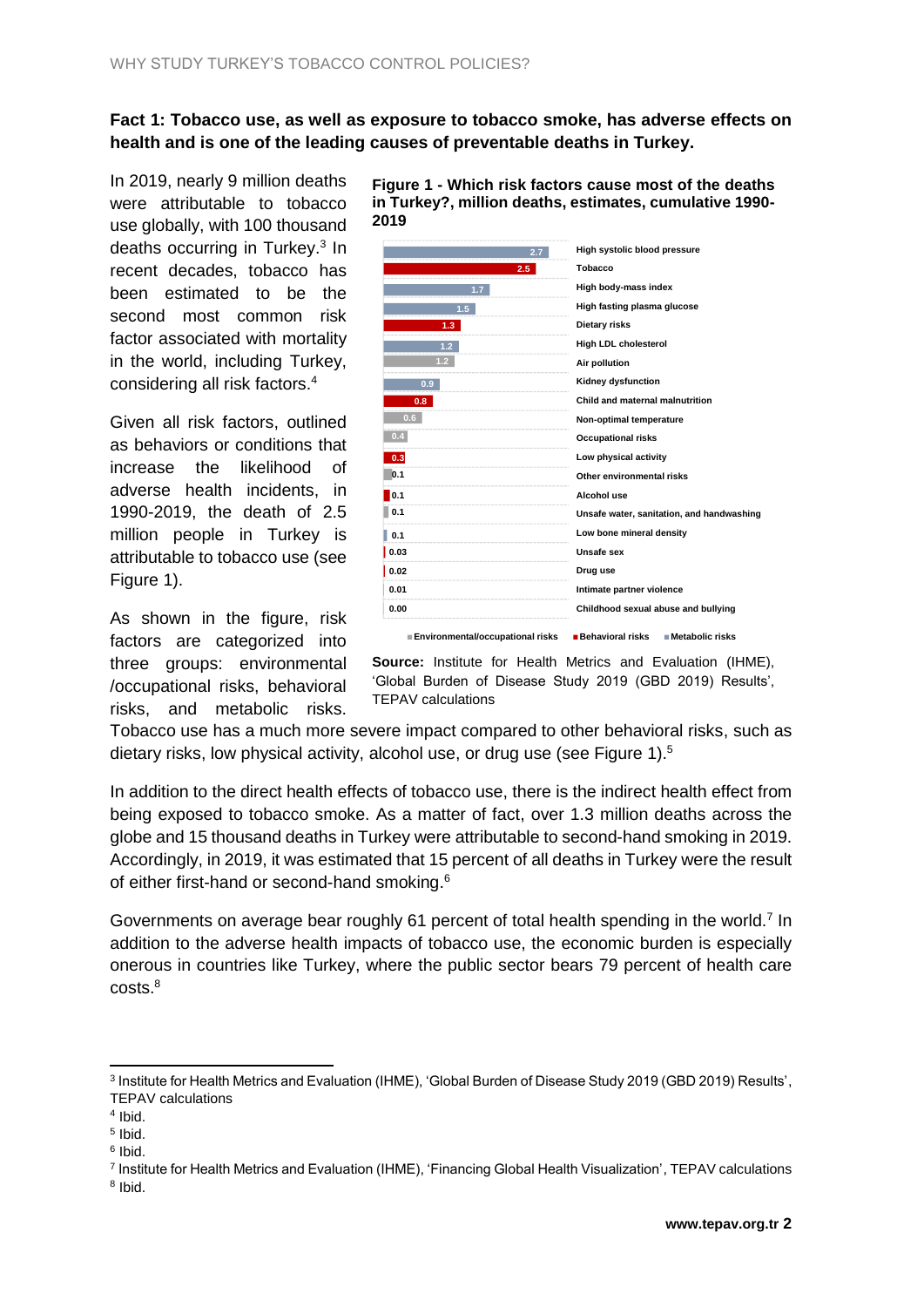## **Fact 2: Imperfect and asymmetric information about the outcomes of tobacco use makes it a public concern.**

Tobacco products contain the highly addictive psychoactive ingredient nicotine.<sup>9</sup> Because of the addictive qualities of nicotine, the decision to start smoking has prolonged implications, which most consumers are unaware of in the beginning. Moreover, the initial decision to smoke is often made by minors, who may not fully grasp the risks associated with tobacco use. For instance, in Turkey, although the minimum legal age for purchasing tobacco products is 18, it was estimated that 43.9 percent of adult tobacco users began daily use when they were younger than 18.<sup>10</sup> More alarmingly, 16.2 percent of current or past adult tobacco users stated that they began daily use before turning 15 (see [Figure 2\)](#page-2-0).<sup>11</sup>



<span id="page-2-0"></span>

The literature establishes a clear link between tobacco use and various detrimental health consequences; however, numerous after-effects of tobacco consumption may take years to become noticeable.<sup>12</sup> Accordingly, public authorities play an essential role in informing the public about the direct and indirect health consequences of tobacco consumption. In fact, the public sector is the implementing authority of most of the policies enacted to combat the tobacco pandemic, in addition to warning people about the dangers of tobacco. For instance, tobacco products are more heavily taxed than other goods in many countries due to the health-related negative internalities and externalities linked to tobacco consumption. Taxes collected on tobacco constitute a substantial amount. In 2020, Turkey collected 10.8 billion dollars in tobacco tax revenues, constituting 7.7 percent of Turkey's total tax revenues.<sup>13</sup>

**Source:** TurkStat microdata, TEPAV calculations

 $\overline{a}$ <sup>9</sup> World Health Organization (WHO), "Tobacco"; Benowitz, "Pharmacology of Nicotine: Addiction, Smoking-Induced Disease, and Therapeutics."

<sup>10</sup> TurkStat, "Turkey Health Survey."

 $11$  Ibid.

<sup>12</sup> Turcanu, Obreja, and Şalaru, "Costs, Health Effects and Cost-Effectiveness of Tobacco Control Strategies in the Republic of Moldova"; U.S. National Cancer Institute and World Health Organization, "Monograph 21: The Economics of Tobacco and Tobacco Control."

<sup>13</sup> Petit and Nagy, 'Fiscal Policy: How to Design and Enforce Tobacco Excises?'; Gelir İdaresi Başkanlığı, 'Merkezi Yönetim Vergi Gelirleri Tahsilatı'; International Monetary Fund (IMF), 'International Financial Statistics Exchange Rates'; T.C. Tarım ve Orman Bakanlığı Tütün ve Alkol Dairesi Başkanlığı, 'Sigara Üretimi, İthalatı, İç Satışı ve İhracatı', TEPAV calculations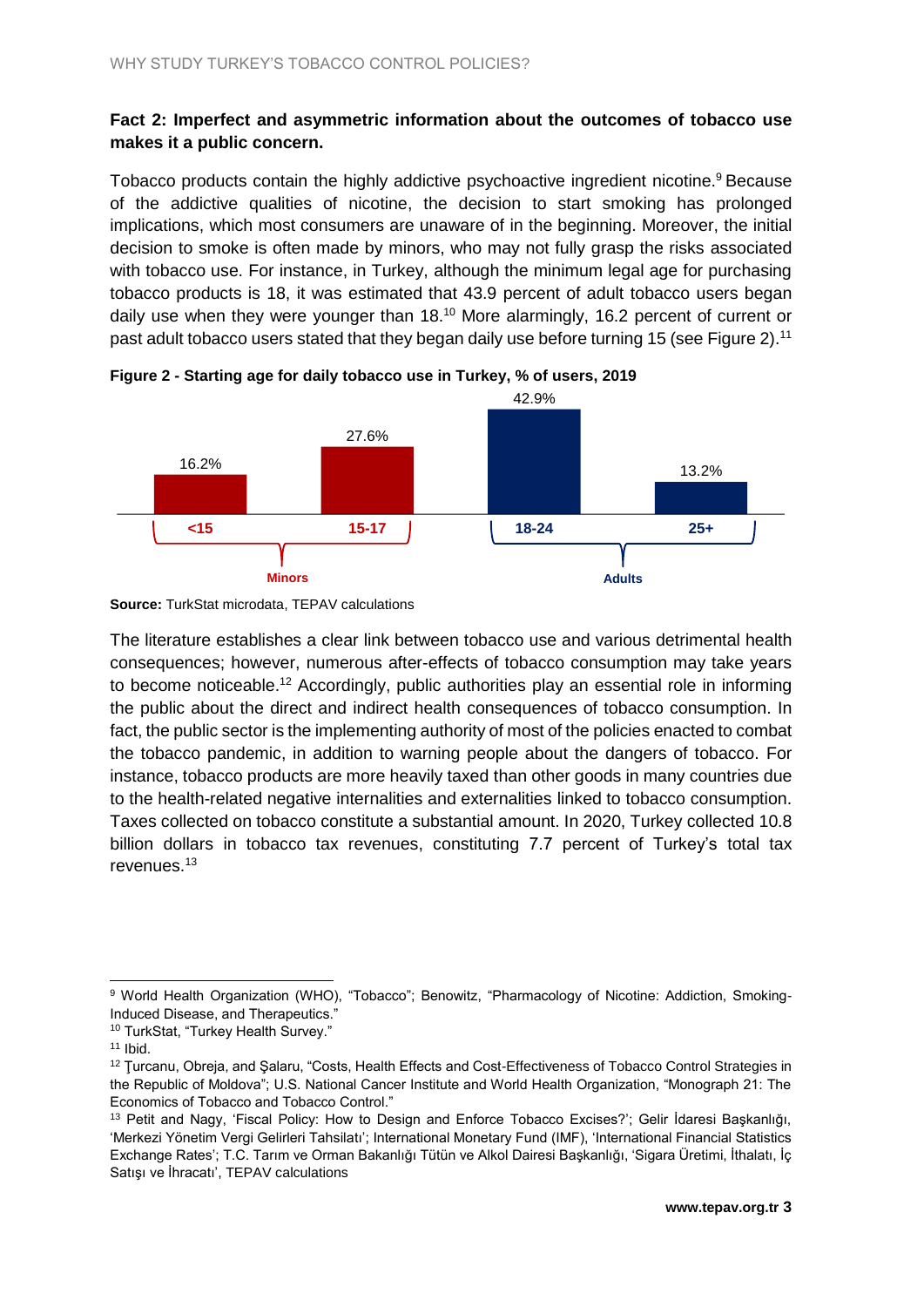## **Fact 3: Turkey is one of the countries that has enacted the most comprehensive policies to curb smoking.**

In Turkey, where the history of tobacco use dates back to the  $16<sup>th</sup>$  century, tobacco policies began with regulations regarding the production of tobacco and tobacco products.<sup>14</sup> Healthrelated aspects of tobacco products were beginning to be addressed in the 1990s.<sup>15</sup>

Global efforts to restrain the tobacco pandemic started to be discussed after the late 1970s.<sup>16</sup> Subsequently, the World Health Organization (WHO) Framework Convention on Tobacco Control (FCTC) became a legally binding international instrument in 2005. Currently, 182 countries, including Turkey, have ratified the FCTC treaty.<sup>17</sup> Within the context of Turkish tobacco control policies, during the 2000s, efforts put towards reducing the prevalence of tobacco use were strengthened with the incorporation of the FCTC into Turkish legislation (see [Table 1\)](#page-4-0).

Furthermore, the WHO declared six main policy areas, dubbed by its abbreviation MPOWER, as key summary indicators for tobacco control policies. <sup>18</sup> Above all, only two countries have adopted all MPOWER related measures at the highest level.<sup>19</sup> Turkey is a prime example, since it was the first country to adopt all the MPOWER measures with full compliance. To exemplify, to raise tobacco retail prices in order to deter initiation and encourage cessation, the WHO has suggested that tobacco taxes be at least 70 percent of the retail price.<sup>20</sup> While the global median total tax burden on tobacco products was 63 percent, the total tax burden on retail cigarette prices in Turkey was calculated at a much higher rate of 81 percent. $21$ 

Yet, more work needs to be done on implementation, enforcement, and compliance of regulations in Turkey. For instance, although laws are enacted to protect individuals from tobacco smoke in public places, 28.0 percent of adults in Turkey stated that they were exposed to tobacco smoke inside a cafe, a coffee shop, or a tea house, despite this going against legislation. 22

 <sup>14</sup> Ozcebe et al., 'The Perspectives of Politicians on Tobacco Control in Turkey'; Yurtoğlu, 'Türkiye Cumhuriyeti'nde Tütün Tekeli ve Sigara Fabrikalarının Tarihsel Gelişimi (1923-1950)'.

<sup>15</sup> Bilir et al., 'Tobacco Control in Turkey'; T.C. Resmi Gazete, 4207 Sayılı 26.11.1996 Tarihli Tütün Ürünlerinin Zararlarının Önlenmesi ve Kontrolü Hakkında Kanun.

<sup>16</sup> World Health Organization (WHO), "History of the WHO Framework Convention on Tobacco Control."

<sup>&</sup>lt;sup>17</sup> United Nations Treaty Collection, "4. WHO Framework Convention on Tobacco Control."

<sup>18</sup> MPOWER's individual sections are (M) Monitoring tobacco use and prevention policies, (P) Protecting people from tobacco smoke, (O) Offering help to quit tobacco use, (W) Warning about the dangers of tobacco, (E) Enforcing bans on tobacco advertising, promotion and sponsorship, and (R) Raising taxes on tobacco.

<sup>19</sup> World Health Organization (WHO), "WHO Report on the Global Tobacco Epidemic, 2019: Offer Help to Quit Tobacco Use."

<sup>&</sup>lt;sup>20</sup> World Health Organization (WHO), "WHO Technical Manual on Tobacco Tax Administration."

<sup>21</sup> World Health Organization, *Global Progress Report on Implementation of the WHO Framework Convention on Tobacco Control 2018*; T.C. Resmi Gazete, 24/12/2020 Tarihli ve 3328 Sayılı Cumhurbaşkanı Kararı; TurkStat, 'Consumer Price Index Statistics', TEPAV calculations

<sup>&</sup>lt;sup>22</sup> Centers for Disease Control and Prevention (CDC), 'Global Tobacco Surveillance System Data (GTSSData) Adults (GATS) Turkey 2016', TEPAV calculations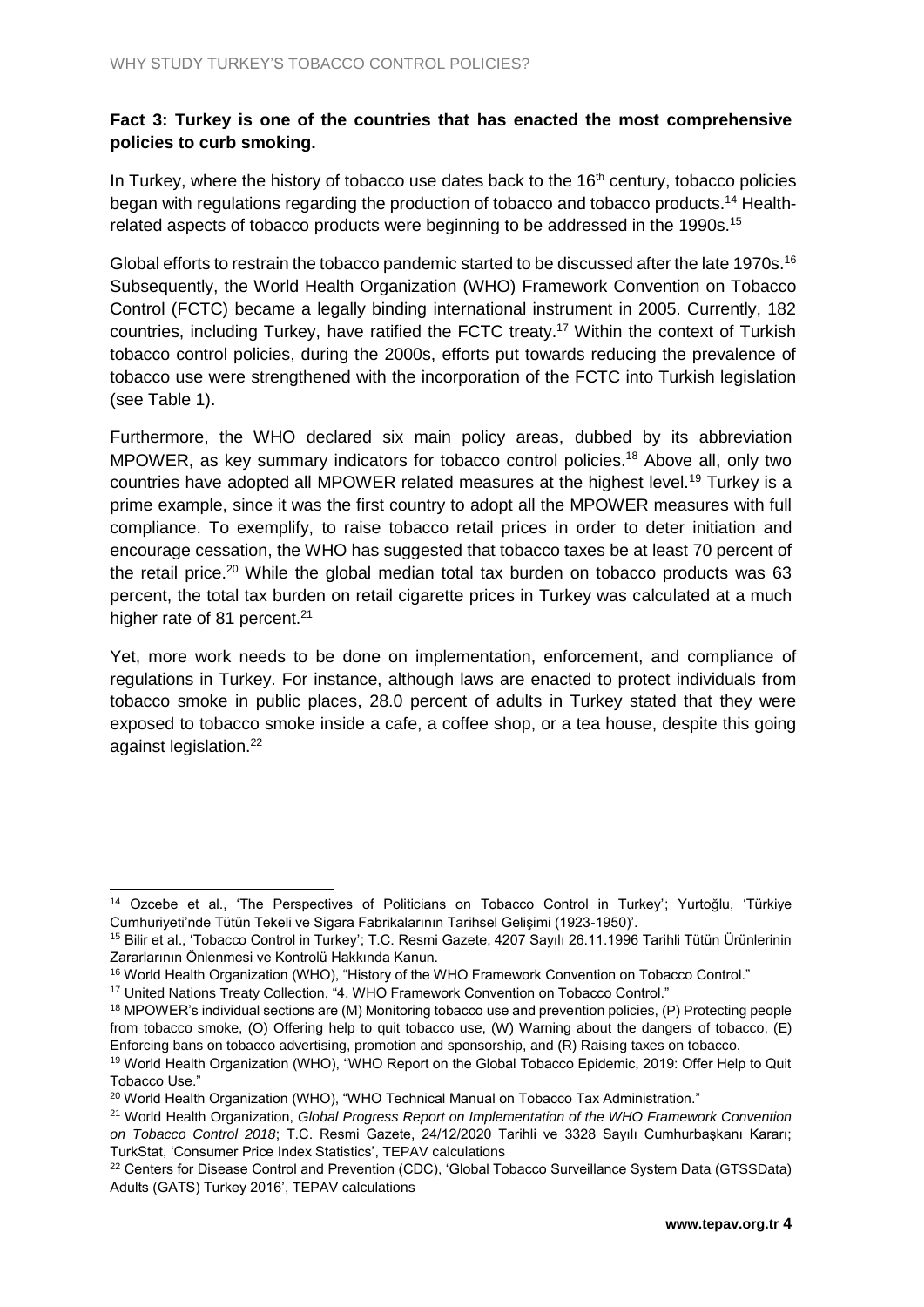|                                         | Monitoring tobacco use<br>and prevention policies | Protecting people from<br>tobacco smoke | Offering help to quit<br>tobacco use | Warning about the<br>dangers of tobacco | Enforcing bans on<br>sponsorship | tobacco advertising, Raising taxes on tobacco |
|-----------------------------------------|---------------------------------------------------|-----------------------------------------|--------------------------------------|-----------------------------------------|----------------------------------|-----------------------------------------------|
|                                         | M                                                 | P                                       | ol                                   | W                                       | F                                |                                               |
| <b>Minumum policy</b><br>coverage score |                                                   |                                         |                                      |                                         |                                  |                                               |
| <b>Maximum policy</b><br>coverage score |                                                   |                                         |                                      |                                         |                                  |                                               |
| 2007                                    |                                                   |                                         |                                      |                                         |                                  |                                               |
| 2008                                    |                                                   |                                         |                                      |                                         |                                  |                                               |
| 2010                                    |                                                   |                                         |                                      |                                         |                                  |                                               |
| 2012                                    |                                                   |                                         |                                      |                                         |                                  |                                               |
| 2014                                    |                                                   |                                         |                                      |                                         |                                  |                                               |
| 2016                                    |                                                   |                                         |                                      |                                         |                                  |                                               |
| 2018                                    |                                                   |                                         |                                      |                                         |                                  |                                               |

#### <span id="page-4-0"></span>**Table 1 - Turkey's policy progress timeline within MPOWER measures, 2007-2018**

**Source:** The Global Health Observatory<sup>23</sup>, TEPAV visualizations

Note: The shade of color turns from pink to yellow, from yellow to green tones as the respective value increases within the individual column. \* No data available.

#### **Fact 4: The demand for tobacco has grown in Turkey despite the current measures in place.**

The global tobacco industry grew, on average, by 2 percent annually during the last five years and reached up to 850 billion dollars in 2020.<sup>24 25</sup> As shown in [Figure 3,](#page-4-1) the industry continues to grow in both total and per capita sales. Notably, the global per capita retail sales volume of 110 dollars today is much higher than the 78 dollars of 2006.<sup>26</sup>



<span id="page-4-1"></span>**Figure 3 - Retail sales volume of the tobacco industry in the world, 2006-2020**

With a total sales volume of 10.6 billion dollars, the tobacco industry's retail sales per capita in Turkey at 128 dollars is higher than the global average of 110 dollars in 2020.<sup>27</sup> Similarly, the prevalence rate for daily and occasional adult smokers in Turkey was estimated to be 31.0 percent compared to the global 19.6 percent (see [Figure 4\)](#page-5-0). $^{28}$ 

The tobacco consumption prevalence rate in Turkey is higher than the global average; moreover, it does not seem to be decreasing over time. Although the estimated rates differ, the general trends regarding tobacco use are similar enough across data sources, so that it can be concluded that there is no significant decreasing trend, especially over the last five years (see Figure 4 and Table 2).

**Source:** Euromonitor International Passport Statistics, TEPAV calculations

 <sup>23</sup> The Global Health Observatory, "Tobacco Control: MPOWER."

 $24$  Even though there is no universally agreed-upon definition of "tobacco industry," the tobacco industry includes both "conventional tobacco products" and "alternative products" in this study.

<sup>25</sup> Euromonitor International, "Passport Statistics."

<sup>26</sup> Ibid.

 $27$  Ibid.

<sup>&</sup>lt;sup>28</sup> Institute for Health Metrics and Evaluation (IHME), "Global Burden of Disease Study 2019 (GBD 2019) Smoking Tobacco Use Prevalence 1990- 2019."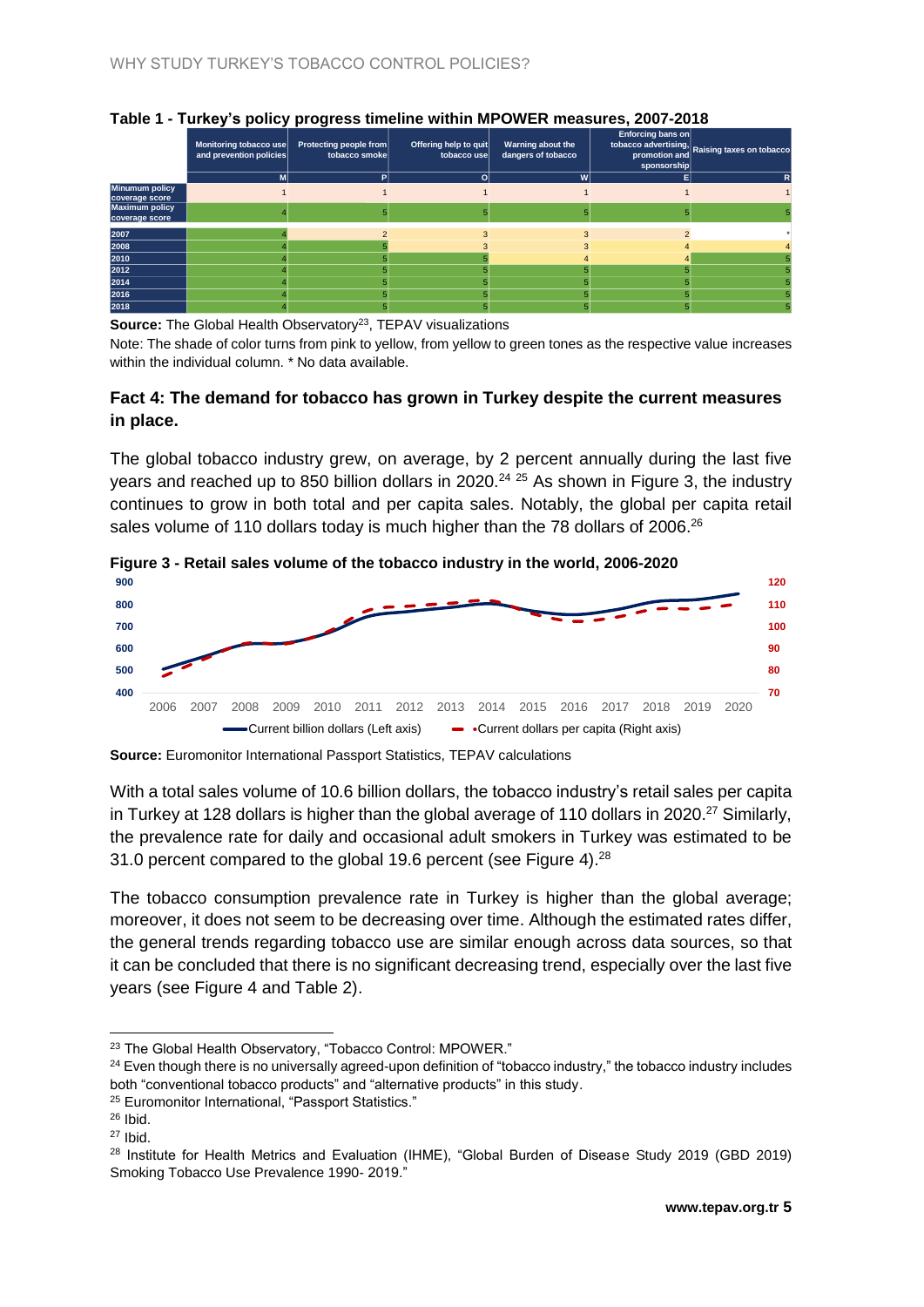In particular, Turkey has the second-highest smoking rate among OECD countries, with an estimated 18 million adult daily smokers and 28.0 percent of individuals over the age of 15 declaring themselves to be daily smokers.<sup>29</sup>

<span id="page-5-0"></span>



**Source:** IHME, TurkStat, TEPAV calculations

Note: THS is the abbreviation for Turkey Health Survey. IHME data are age-standardized rates assuming that the respective population had a standard age structure over the years.

|                       |  | Table 2 - Prevalence of tobacco smoking among adults in Turkey according to different data |  |
|-----------------------|--|--------------------------------------------------------------------------------------------|--|
| sources, %, 1988-2019 |  |                                                                                            |  |

| Years  | Literature | <b>GATS</b><br>(daily) | <b>STEPS</b><br>(daily) | <b>THS</b><br>(daily) | <b>THS</b><br>(daily + occasional) | <b>IHME</b><br>(daily + occasional) |
|--------|------------|------------------------|-------------------------|-----------------------|------------------------------------|-------------------------------------|
| 198830 | 43.6*      |                        |                         |                       |                                    |                                     |
| 199331 | $33.6$ *** |                        |                         |                       |                                    | 35.4                                |
| 200332 | 33.8**     |                        |                         |                       |                                    | 33.6                                |
| 2008   |            | 27.4                   |                         |                       |                                    | 31.7                                |
| 2010   |            |                        |                         | 25.4                  | 29.5                               | 30.9                                |
| 2012   |            | 23.8                   |                         | 23.2                  | 26.8                               | 30.3                                |
| 2014   |            |                        |                         | 27.3                  | 32.5                               | 30.3                                |
| 2016   |            | 29.6                   |                         | 26.5                  | 30.6                               | 30.5                                |
| 201733 |            |                        | 29.2                    |                       |                                    | 30.7                                |
| 2019   |            |                        |                         | 28.0                  | 31.3                               | 31.0                                |

**Source:** CDC GATS micro data<sup>34</sup>, IHME<sup>35</sup>, Republic of Turkey Ministry of Health, TurkStat<sup>36</sup>, WHO, TEPAV calculations

Note: THS is the abbreviation for Turkey Health Survey. \* The quoted source does not specify whether the rate is for daily smokers or daily and occasional smokers altogether. \*\* In 1993 and 2003, the statistics are for adults older than 18 years old; in the rest of the years, the statistics are for adults older than 15. \*\*\* Age-standardized rate is provided.

<sup>&</sup>lt;sup>29</sup> OECD, "Non-Medical Determinants of Health: Tobacco Consumption": TurkStat, "Turkey Health Survey." <sup>30</sup> T.C. Sağlık Bakanlığı, "Tobacco Use in Turkey"; Bilir et al., "Tobacco Control in Turkey"; NPAmatem Bağımlılık

Merkezi, "Tütün Bağımlılığı."

<sup>31</sup> T.C. Sağlık Bakanlığı, "Health Services Utilization Survey in Turkey"; Bilir et al., "Tobacco Control in Turkey."

<sup>32</sup> T.C. Sağlık Bakanlığı, "National Burden of Diseases Study"; Bilir et al., "Tobacco Control in Turkey."

<sup>33</sup> World Health Organization (WHO), "STEPwise Approach to Noncommunicable Disease Risk Factor Surveillance."

<sup>34</sup> Centers for Disease Control and Prevention (CDC), "Global Tobacco Surveillance System Data (GTSSData) Global Adult Tobacco Survey (GATS) Turkey National Micro Data 2008"; Centers for Disease Control and Prevention (CDC), "Global Tobacco Surveillance System Data (GTSSData) Global Adult Tobacco Survey (GATS) Turkey National Micro Data 2012"; Centers for Disease Control and Prevention (CDC), "Global Tobacco Surveillance System Data (GTSSData) Global Adult Tobacco Survey (GATS) Turkey National Micro Data 2016." <sup>35</sup> Institute for Health Metrics and Evaluation (IHME), "Global Burden of Disease Study 2019 (GBD 2019) Smoking Tobacco Use Prevalence 1990- 2019."

<sup>36</sup> TurkStat, "Turkey Health Survey."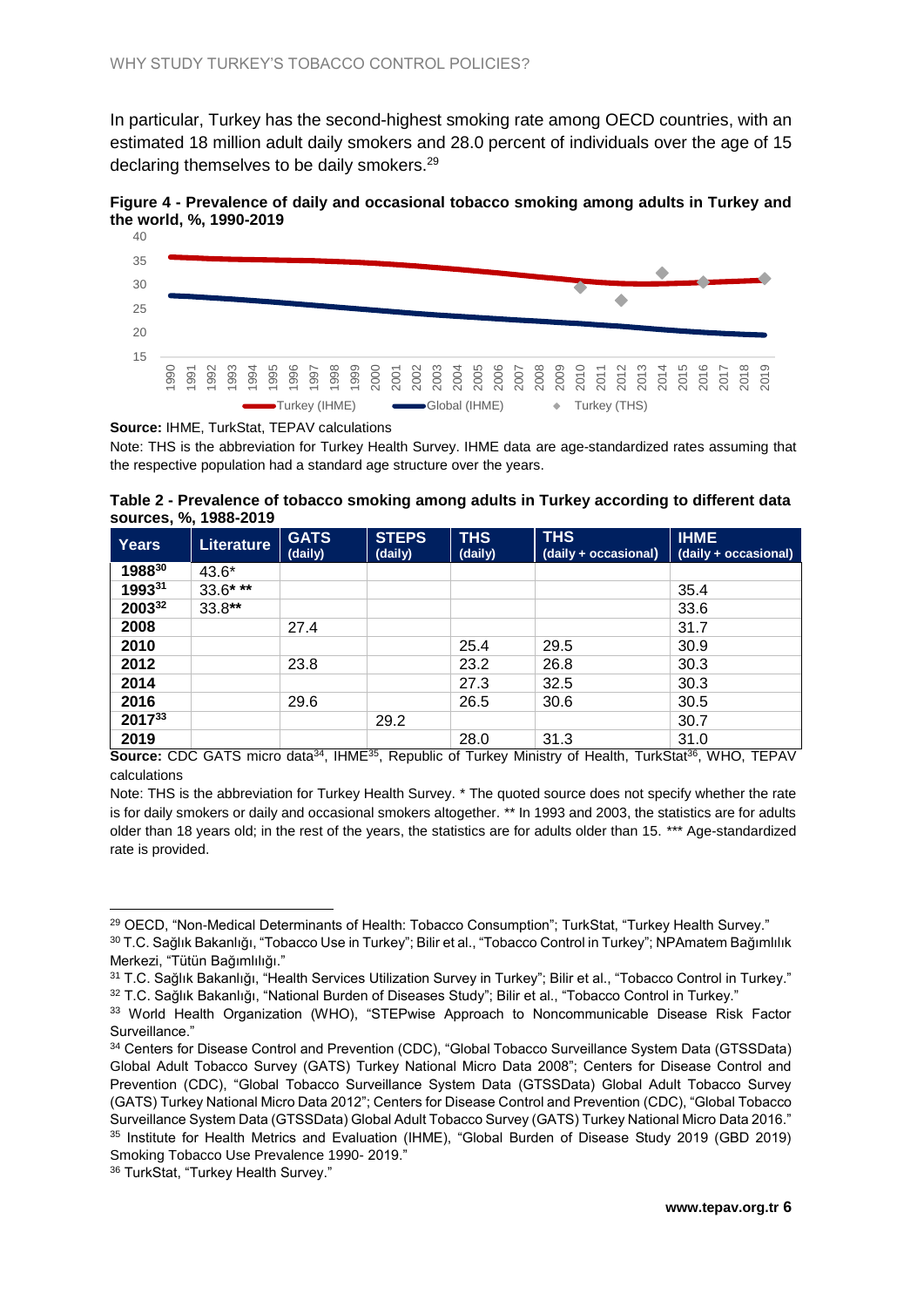## **Fact 5: Within-group differences in Turkey warrant additional tobacco control policies targeting relevant groups.**

Investigating the demographic breakdown of smokers in Turkey reveals that there are significant differences across demographic groups. Some of the findings are as follows:

- 1. The share of students aged 13-15 who use any type of tobacco product seems to have alarmingly increased over time (see Figure 5). If new policy interventions do not specifically target this group, then this trend weakens the possibility of a decrease in tobacco consumption in the future.
- 2. Over time, there has been a slight change in the smoking rate for men, but a significant increase for women (see [Figure 6\)](#page-7-0).
- 3. The level of education is positively correlated to smoking prevalence (se[e Figure 7\)](#page-7-1).
- 4. Although the shares of current smokers among both men and women vary across categories, the daily smoking rate increases with education only for women; no clear pattern exists for men (see [Figure 8\)](#page-7-2).

Based on these findings, it is clear that in order to end smoking, there must be more effective policies that target specific demographic groups. These groups include those with higher and/or increasing rates of smoking prevalence.





**Source:** CDC GYTS Fact Sheets<sup>37</sup>, TEPAV calculations

<sup>&</sup>lt;sup>37</sup> Centers for Disease Control and Prevention (CDC), "Global Tobacco Surveillance System Data (GTSSData) Global Youth Tobacco Survey (GYTS) Turkey (Ages 13-15) Fact Sheet 2003"; Centers for Disease Control and Prevention (CDC), "Global Tobacco Surveillance System Data (GTSSData) Global Youth Tobacco Survey (GYTS) Turkey (Ages 13-15) Fact Sheet 2009"; Centers for Disease Control and Prevention (CDC), "Global Tobacco Surveillance System Data (GTSSData) Global Youth Tobacco Survey (GYTS) Turkey (Ages 13-15) Fact Sheet 2012"; Centers for Disease Control and Prevention (CDC), "Global Tobacco Surveillance System Data (GTSSData) Global Youth Tobacco Survey (GYTS) Turkey (Ages 13-15) Fact Sheet 2017"; Centers for Disease Control and Prevention (CDC), "Global Tobacco Surveillance System Data (GTSSData) Global Youth Tobacco Survey (GYTS) Turkey (Ages 13-15) Fact Sheet 2005."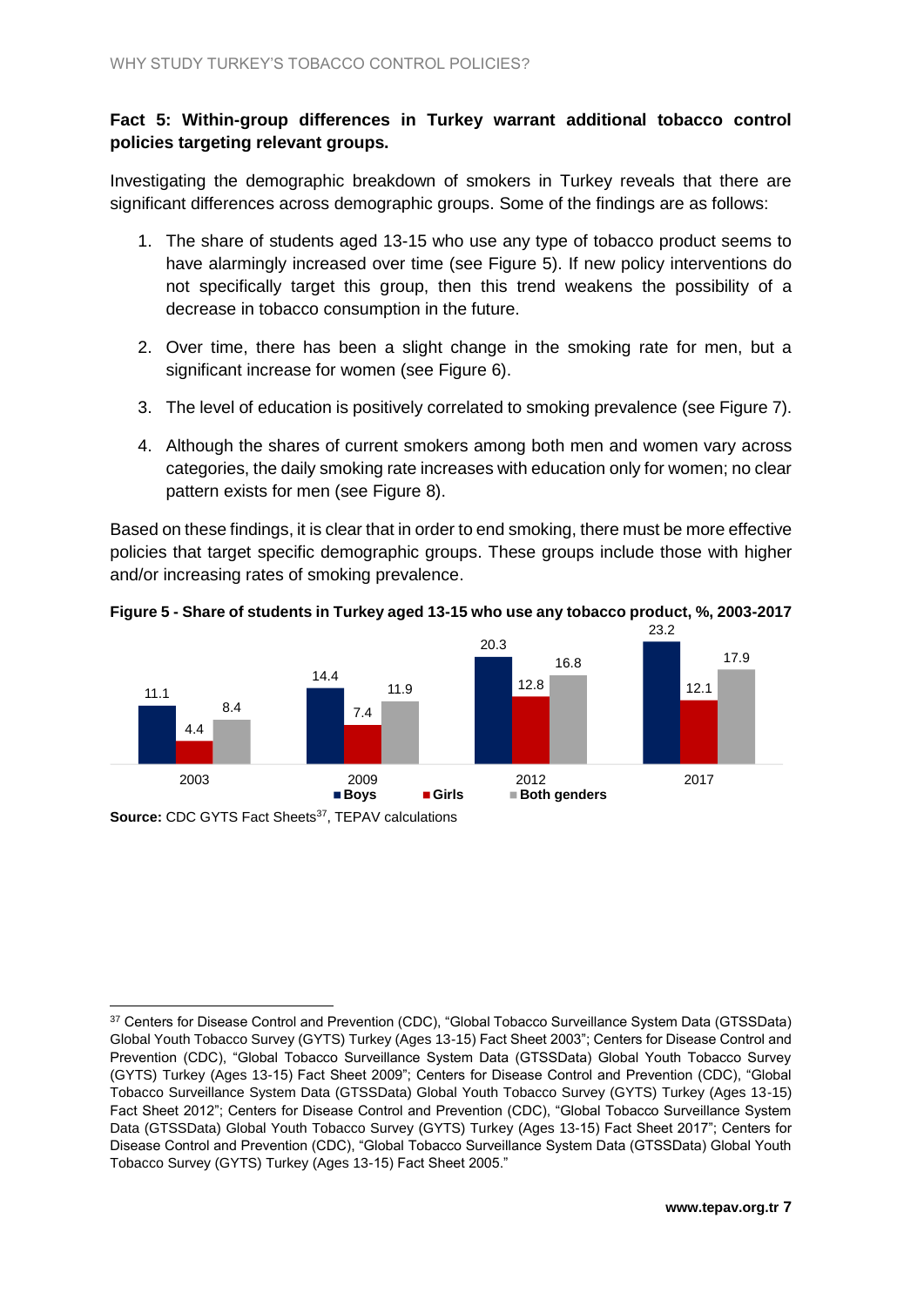<span id="page-7-0"></span>



**Source:** CDC GATS micro data, TurkStat Turkey Health Survey, TEPAV calculations Note: The individual change rate between years is shown within arrows.

<span id="page-7-1"></span>



**Source:** TurkStat micro data, TEPAV calculations

#### <span id="page-7-2"></span>**Figure 8 - Daily tobacco usage prevalence rates according to the level of education and gender in Turkey, +15 population, %, 2019**



**Source:** TurkStat micro data, TEPAV calculations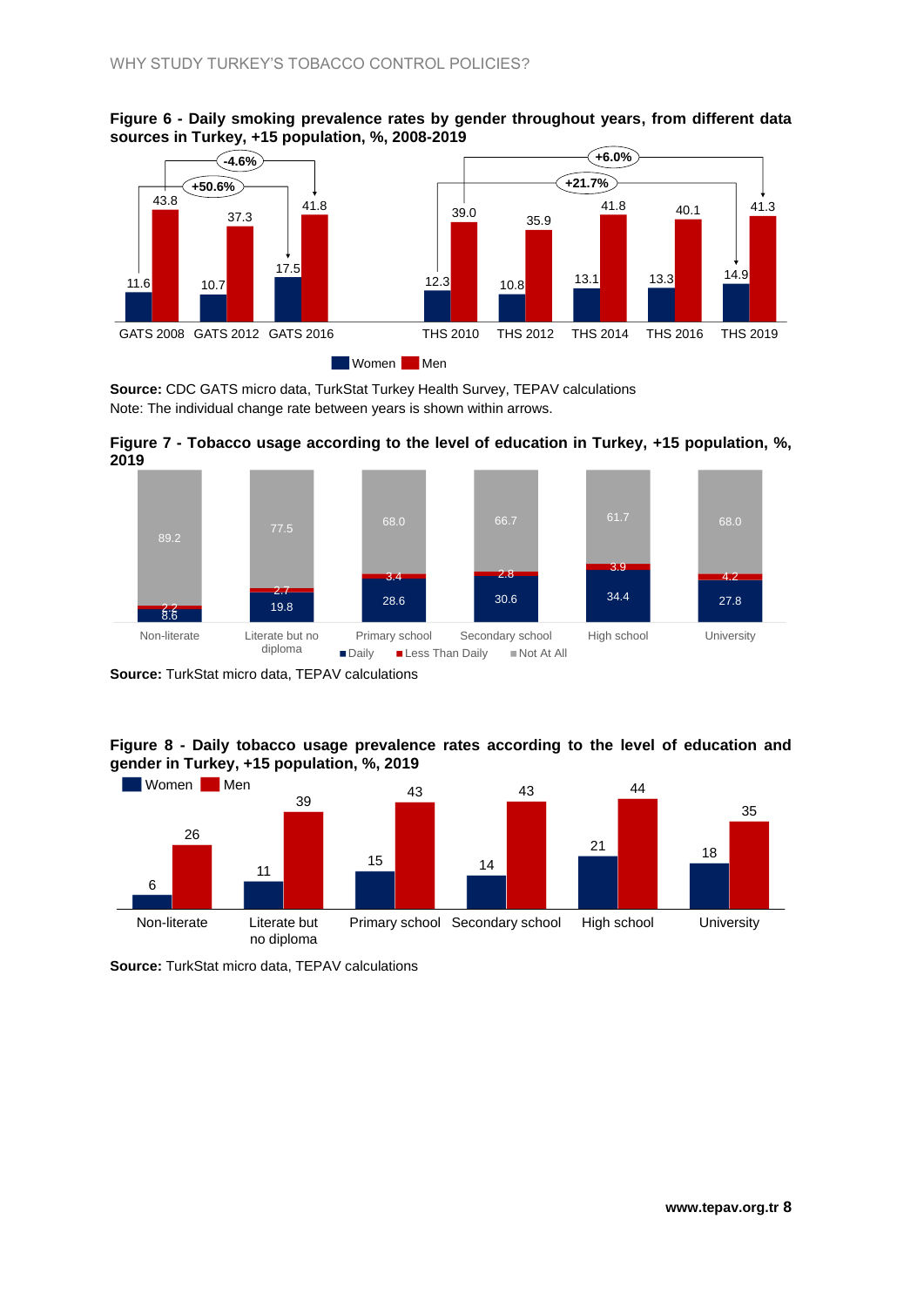### **Conclusion**

Tobacco consumption behavior and tobacco control policies of countries are shaped by their supply, demand, health, and public policy dimensions. TEPAV Tobacco Control Policy Research Team evaluated Turkey's tobacco control policies and the tools employed, considering all four dimensions in order to provide an enhanced understanding of the current challenges and gaps in the research carried out to date and policy design.

This note summarizes the key findings which point out the need for further tobacco control policy studies in Turkey. Overall, our findings indicate that the universally accepted tobacco control policies, such as the measures recommended in MPOWER, may be necessary, but they are not sufficient. Country-specific control policies that target specific groups must be considered in reducing smoking prevalence in Turkey.

Furthermore, considering that Turkey is the first country to have adopted all the MPOWER measures at the highest level, more research on the economics of curbing smoking in Turkey is needed to investigate the problems regarding compliance with, implementation, and enforcement of adopted rules and regulations.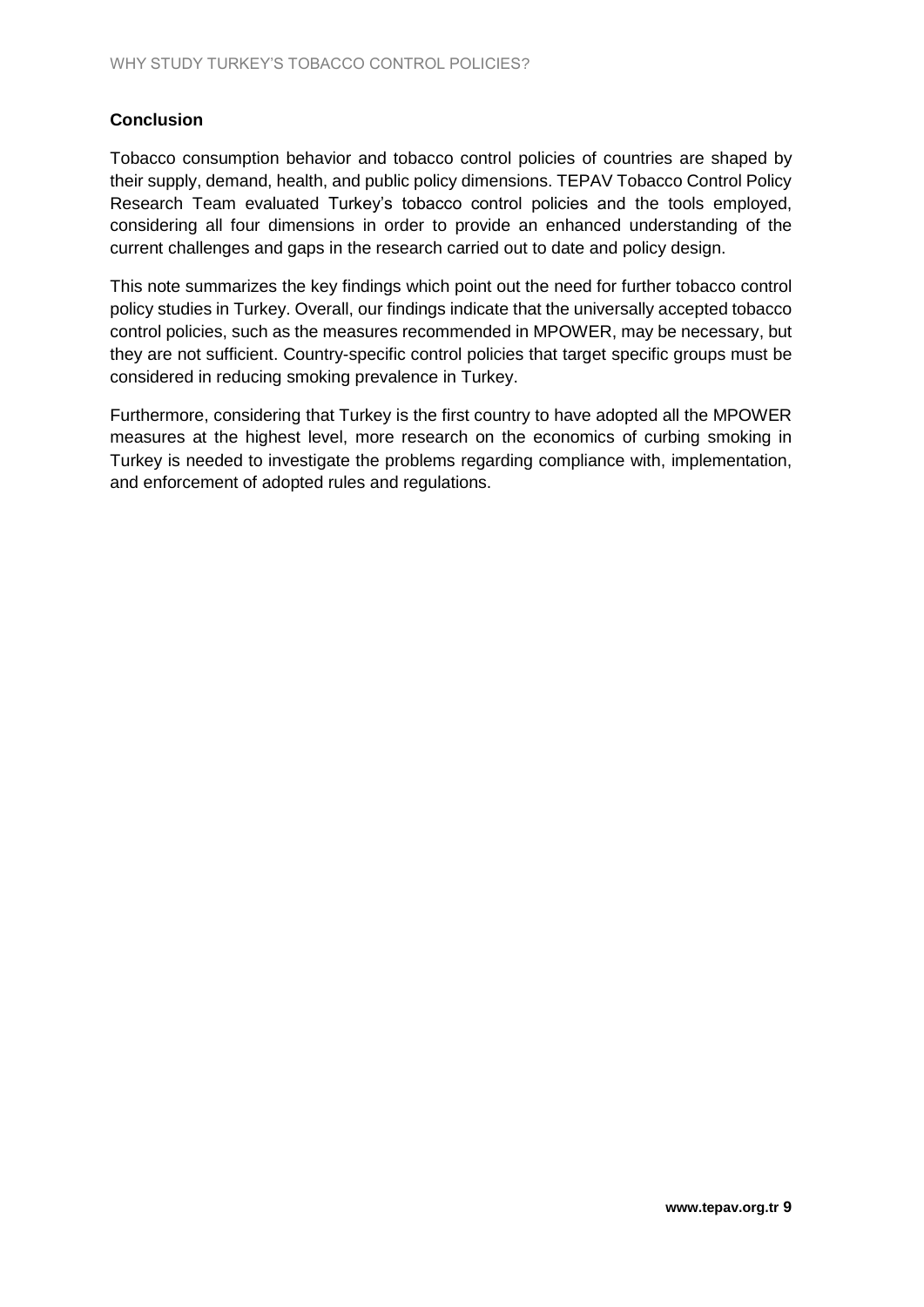#### **References**

- Benowitz, Neal L. "Pharmacology of Nicotine: Addiction, Smoking-Induced Disease, and Therapeutics." *Annual Review of Pharmacology and Toxicology* 49 (2009). https://doi.org/10.1146/annurev.pharmtox.48.113006.094742.
- Bilir, Nazmi, Banu Çakır, Elif Dağlı, Toker Ergüder, and Zeynep Önder. "Tobacco Control in Turkey." Copenhagen, 2009. http://ssuk.org.tr/eski\_site\_verileri/pdf/TobaccoControlinTurkey.pdf.
- Centers for Disease Control and Prevention (CDC). "Global Tobacco Surveillance System Data (GTSSData) Global Adult Tobacco Survey (GATS) Turkey National Micro Data 2008," 2011. https://nccd.cdc.gov/GTSSDataSurveyResources/Ancillary/DataReports.aspx?CAID= 2.
- ———. "Global Tobacco Surveillance System Data (GTSSData) Global Adult Tobacco Survey (GATS) Turkey National Micro Data 2012," 2014. https://nccd.cdc.gov/GTSSDataSurveyResources/Ancillary/DataReports.aspx?CAID= 2.
- ———. "Global Tobacco Surveillance System Data (GTSSData) Global Adult Tobacco Survey (GATS) Turkey National Micro Data 2016," 2017. https://nccd.cdc.gov/GTSSDataSurveyResources/Ancillary/DownloadAttachment.asp x?DatasetID=3410.
- ———. "Global Tobacco Surveillance System Data (GTSSData) Global Youth Tobacco Survey (GYTS) Turkey (Ages 13-15) Fact Sheet 2003," n.d. https://nccd.cdc.gov/GTSSDataSurveyResources/Ancillary/DataReports.aspx?CAID= 1.
- ———. "Global Tobacco Surveillance System Data (GTSSData) Global Youth Tobacco Survey (GYTS) Turkey (Ages 13-15) Fact Sheet 2005," n.d. https://nccd.cdc.gov/GTSSDataSurveyResources/Ancillary/DataReports.aspx?CAID= 1.
	- ———. "Global Tobacco Surveillance System Data (GTSSData) Global Youth Tobacco Survey (GYTS) Turkey (Ages 13-15) Fact Sheet 2009," n.d. https://nccd.cdc.gov/GTSSDataSurveyResources/Ancillary/DataReports.aspx?CAID= 1.
- ———. "Global Tobacco Surveillance System Data (GTSSData) Global Youth Tobacco Survey (GYTS) Turkey (Ages 13-15) Fact Sheet 2012," n.d. https://nccd.cdc.gov/GTSSDataSurveyResources/Ancillary/DataReports.aspx?CAID= 1.
- ———. "Global Tobacco Surveillance System Data (GTSSData) Global Youth Tobacco Survey (GYTS) Turkey (Ages 13-15) Fact Sheet 2017," n.d. https://nccd.cdc.gov/GTSSDataSurveyResources/Ancillary/DataReports.aspx?CAID= 1.
- Euromonitor International. "Passport Statistics." 2021. https://www.portal.euromonitor.com/portal/statisticsevolution/index.
- Institute for Health Metrics and Evaluation (IHME). "Financing Global Health Visualization," 2020. https://vizhub.healthdata.org/fgh/.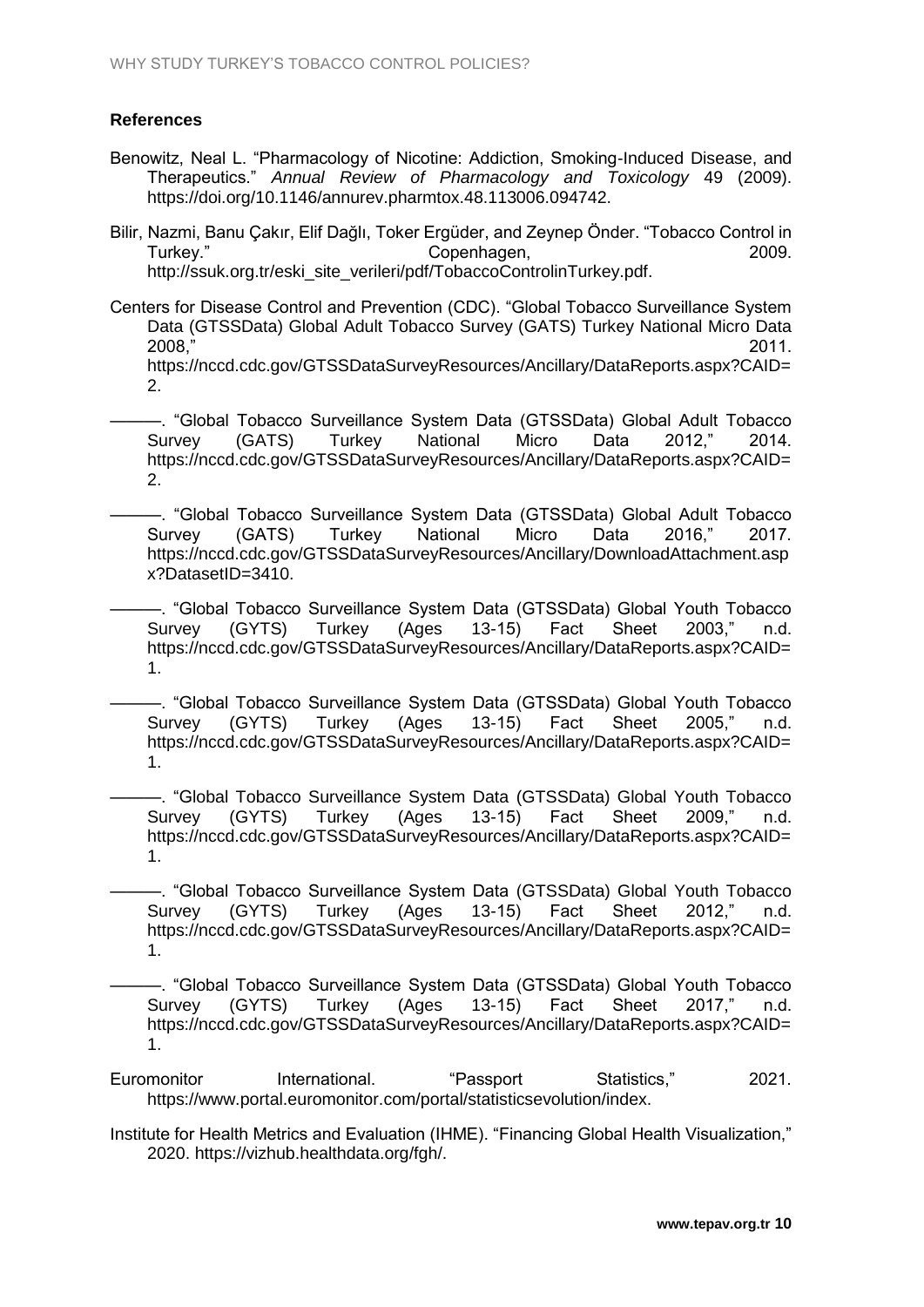———. "Global Burden of Disease Study 2019 (GBD 2019) Results," 2019.

———. "Global Burden of Disease Study 2019 (GBD 2019) Smoking Tobacco Use Prevalence 1990- 2019," 2021.

- International Monetary Fund (IMF). "International Financial Statistics Exchange Rates," 2021.
- NPAmatem Bağımlılık Merkezi. "Tütün Bağımlılığı," n.d. https://npistanbul.com/amatem/tutun-bagimliligi.
- OECD. "Non-Medical Determinants of Health: Tobacco Consumption," n.d. https://stats.oecd.org/index.aspx?queryid=30127.
- Ozcebe, Hilal, Toker Erguder, Mehmet Balcilar, Pavel Ursu, Aaron Reeves, David Stuckler, Andrew Snell, Gauden Galea, Bente Mikkelsen, and Kristina Mauer-Stender. "The Perspectives of Politicians on Tobacco Control in Turkey." *European Journal of Public Health* 28 (2018). https://doi.org/10.1093/eurpub/cky152.
- Petit, Patrick, and Janos Nagy. "Fiscal Policy: How to Design and Enforce Tobacco Excises?," 2016. https://www.imf.org/external/pubs/ft/howtonotes/2016/howtonote1603.pdf.
- T.C. Hazine ve Maliye Bakanlığı Gelir İdaresi Başkanlığı (GİB). "Merkezi Yönetim Vergi Gelirleri Tahsilatı," 2021.
- T.C. Resmi Gazete. 3328 Sayılı 24.12.2020 Tarihli Cumhurbaşkanı Kararı (2020). https://www.resmigazete.gov.tr/eskiler/2020/12/20201225-1.pdf.

———. 4207 Sayılı 26.11.1996 Tarihli Tütün Ürünlerinin Zararlarının Önlenmesi ve Kontrolü Hakkında Kanun (1996). https://www.mevzuat.gov.tr/MevzuatMetin/1.5.4207.pdf.

T.C. Sağlık Bakanlığı. "Health Services Utilization Survey in Turkey," 1993.

———. "National Burden of Diseases Study," 2003.

———. "Tobacco Use in Turkey," 1988.

T.C. Tarım ve Orman Bakanlığı Tütün ve Alkol Dairesi Başkanlığı. "Sigara Üretimi, İthalatı, İç Satışı ve İhracatı," 2021. https://www.tarimorman.gov.tr/TADB/Belgeler/Tütün Mamulleri/A.6.

Tutun\_mamulleri\_istatistikleri/2\_sigara\_uretim\_ithalat\_ihracat\_satis.xlsx.

- The Global Health Observatory. "Tobacco Control: MPOWER," n.d. https://www.who.int/data/gho/data/themes/topics/topic-details/GHO/gho-tobaccoconntrol-mpower-progress-towards-selected-tobacco-control-policies-for-demandreduction.
- Ţurcanu, Ghenadie, Galina Obreja, and Ion Şalaru. "Costs, Health Effects and Cost-Effectiveness of Tobacco Control Strategies in the Republic of Moldova." *World Health Organization (WHO)*, 2011. https://www.euro.who.int/ data/assets/pdf\_file/0007/157705/e96178.pdf.

TurkStat. "Consumer Price Index Statistics," 2021.

———. "Turkey Health Survey," 2020.

U.S. National Cancer Institute and World Health Organization. "Monograph 21: The